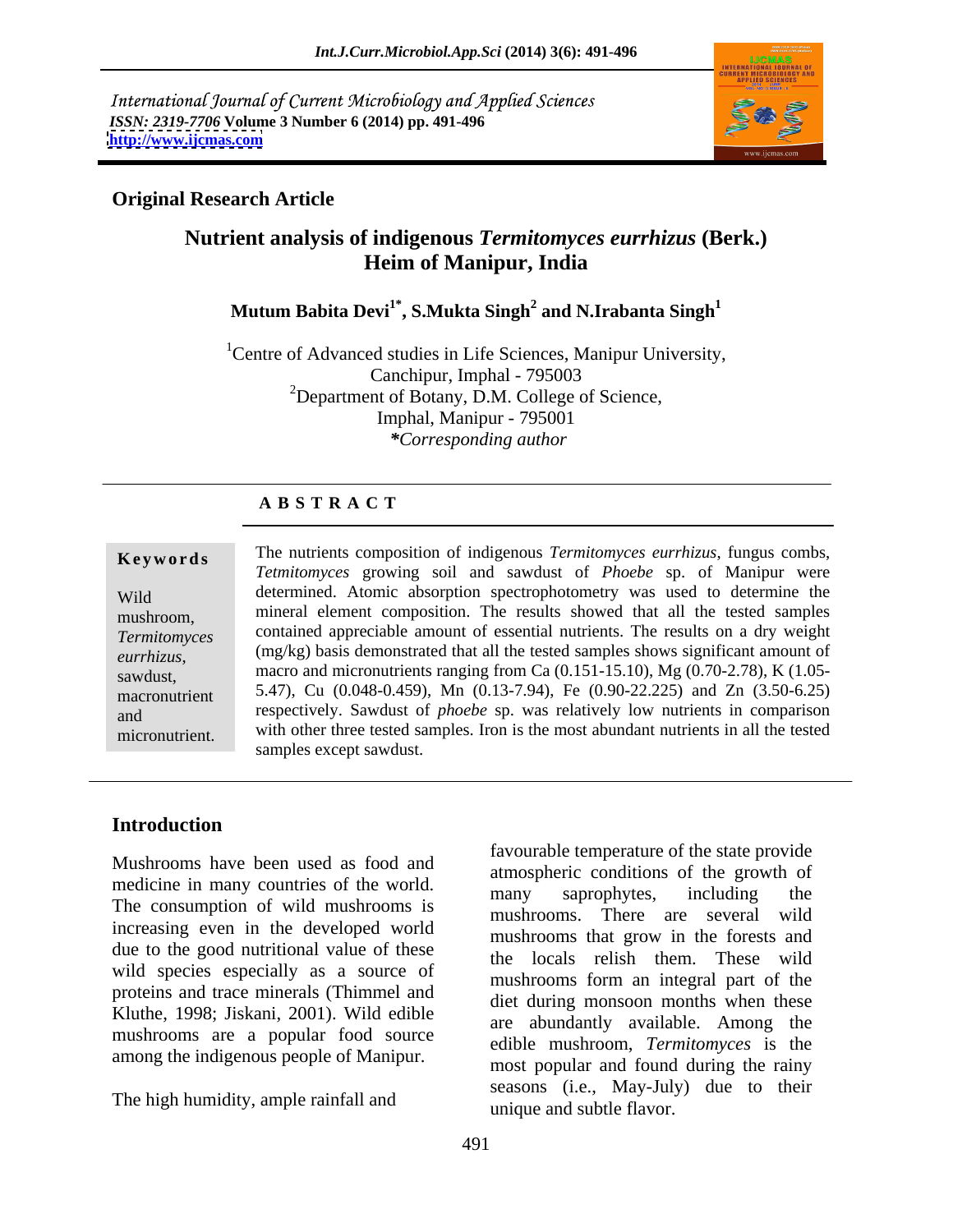Macroterminae (Isoptera) (Heim, 1977; pinkish spore print, prominent perforation Chandra, 1985). The Termitomyces *Termitomyces* species were generally rich in minerals such as potassium, calcium, *et. al*., 2001). No information is however available on their artificial cultivation and nutrient information of their growing substrate i.e., termite nest or fungus termite nest along with the surrounding Te2, FC2 and S2 represent T. eurrhizus, soil. The study would able to set up an fungus comb and soil for Site 2. Te3, FC3

and market visits during  $2009 - 2011$ . The forests or local areas by picking up individually the fruit bodies carefully by **Results and Discussion** digging them up with the help of a sharp knife. Attempts were made to collect fructifications of *Termitomyces* at all stages of development, termite nest i.e., fungus combs and surrounding soil where *Termitomyces* grows. Data on habitat and **minerals in each three of the different** other ecological parameters such as tested samples were insignificantly other ecological parameters such as temperature, humidity, altitude etc. were

*Termitomyces* R. Heim is a genus of also recorded in the field. Each sample termitophilous fungi living symbiotically were wrapped in wax paper and brought to in termite nest with species of the the laboratory where collection numbers Batra & Batra, 1979; Bels & Patragetvit, collected *Termitomyces* samples were 1982; Rouland-Lefevre *et. al*., 2002). The identified with the help of standard *Termitomyces* species are usually references (Singer, 1986; Bilgrami et. al., characterized by the termite association, 1979; Manjula, 1983; Purkayastha and on the pileus and the subterranean samples were washed thoroughly to connected to the comb in the termite nest. removed mud and other extraneous magnesium, iron and manganese (Mattila also oven dried and ground into fine were assigned to each sample. The Chandra, 1985). The *Termitomyces*  materials before oven dried at 45<sup>o</sup>C. The oC. The collected fungus combs and soils were powder prior to further analysis.

combs. An attempt was therefore, made to 2 and 3 respectively) were carried out for identify the *Termitomyces* species and to analysis. Te1, FC1 and S1 represent *T.*  study the nutrient composition of the *eurrhizus*, fungus comb and soil for Site 1. artificial substrate i.e., fungus combs for and S3 represent *T. eurrhizus*, fungus cultivating these *Termitomyces* and also comb and soil for Site 3 respectively. All such information would display the the analyses were carried out in triplicate potential of these wild mushrooms to serve to ensure replicability of the results. as a source of nutrients for the indigenous Sawdust of *Phoebe* sp. (SP) was taken as people. The comb comb comb comb comb comb for **Materials and Methods** samples were measured by pH meter. The Regular survey of the forests and local Na and K were determined by atomic areas were conducted in all the nine absorption spectrophotometer. Analyses districts of Manipur state by frequent field were performed with a microwave digester mushroom specimens were collected from temperature range upto  $40^{\circ}$ C and 1250psi. Three strains of *Termitomyces eurrhizus* collected from three different sites (Site 1, Te2, FC2 and S2 represent *T. eurrhizus*, fungus comb and soil for Site 2. Te3, FC3 an artificial fungus comb for *Termitomyces eurrhizus*. pH of the nutrients such as Cu, Mn, Fe, Zn, Ca, Mg, (Perkin Elmer 3110) working in the

# **Results and Discussion**

The mineral constituents of both major and minor nutrient contained in all the tested samples are given in Table 1 and Fig.1 & 2. The concentrations of all the minerals in each three of the different tested samples were insignificantly different but the concentration of sawdust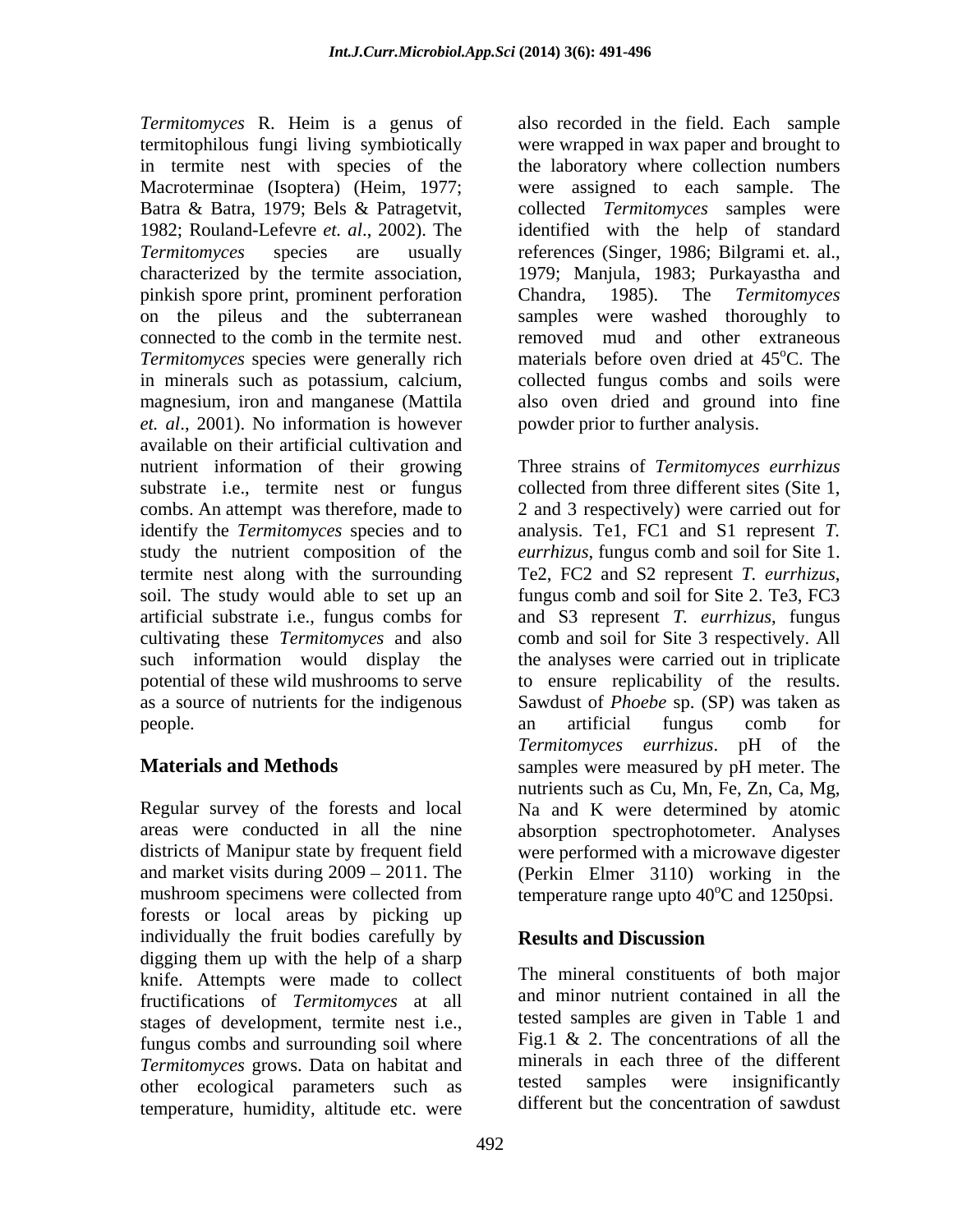*Phoebe* sp. in comparison with FC1, 2 and S3) and 0.34 and 22.50 mg/kg on dry 3 were significantly different. Among the major nutrient, the quantities of Calcium and Magnesium were the highest followed ranges between 0.44 and 1.65 mg/kg and by Potassium and Sodium in FC and 0.048 and 3.50 mg/kg on a dry weight sawdust of *Phoebe* sp. In case of micro basis for micro nutrients respectively. nutrients, Iron and Manganese were the However, no mineral concentration data highest followed by Zinc and Copper in were available in the past literatures for FC but Zinc was highest in sawdust of *Termitomyce eurrhizus* along with their *Phoebe* sp. followed by Iron respectively. growing substrate and growing soil. From Iron (Fe) was most abundant mineral the mineral analysis reported in this study, element in all the tested samples except sawdust. provide a useful source of Iron, Potassium,

Potassium and Magnesium were the predominant macro nutrient among the The wild edible *Termitomyces eurrhizus* three strains of *Termitomyces eurrhizus* consumed by the indigenous people of (Te1, Te2 and Te3) analyzed in this study. Manipur state have always been harvested Iron and Zinc were the most abundant wild and no effect has been made to elements among the minor nutrient analyzed. Similar observations on mineral scale. With growing urbanization, and content profiles have been reported for changes in the food habits occurring due to some cultivated mushrooms of *Agaricus,* it, the ancient tradition of gathering and *Pleurotus, Lentinula* and *Coprinus* sp. consuming wild mushrooms by the local (Chang & Buswell, 1996; Shah *et. al*., 1997, Mattila *et. al*., 2001; Anthony & Joyce, 2007). The mineral concentration of three strains of *T. eurrhizus* can be influenced by a number of factors including strain type, stage of the Based on the data presented in this study, mushroom, the composition of the growth substrate and the environment (water, temperature and humidity). concluded that these edible mushrooms

The current analysis shows that the three minerals such as Iron, Potassium and Zinc strains of *T. eurrhizus* (Te1, Te2 and Te3) ranged between 0.15 and 5.47 mg/kg on dry weight basis for major nutrients and and children (Towo *et. al*., 2006). between 0.418 and 12.00 mg/kg on dry weight basis for micro nutrients. Fungus combs (FC1, FC2 and FC3) ranged *eurrhizus* is set up to retain the between 0.45 and 15.10 mg/kg on dry information on these unique species. weight basis for major minerals and 0.24 and 16.80 mg/kg on dry weight basis for factor besides the great differences exist in micro nutrients. 0.24 and 4.90 mg /kg on uptake of individual trace elements by the dry weight for macro nutrients of fruiting body of mushrooms. *Termitomyces* growing soils (S1, S2 and

weight for micro nutrients. The value of macro nutrients of sawdust of *Phoebe* sp. it seems that *Termitomyces eurrhizus* can Zinc, Magnesium and Sodium.

cultivate these varieties on a commercial people is slowly on the decline. The high nutritional quality and unique flavors of wild edible mushrooms are likely to be lost if these edible are not documented.

it appears that *Termitomyces eurrhizus* analysed are highly nutritious and can be hold tremendous promise in addressing the minerals such as Iron, Potassium and Zinc deficits prevalent in the diets particularly among the low income families, women Therefore, it is now imperative that a nutritional database of these *Termitomyces*  Substrate composition is also an important fruiting body of mushrooms.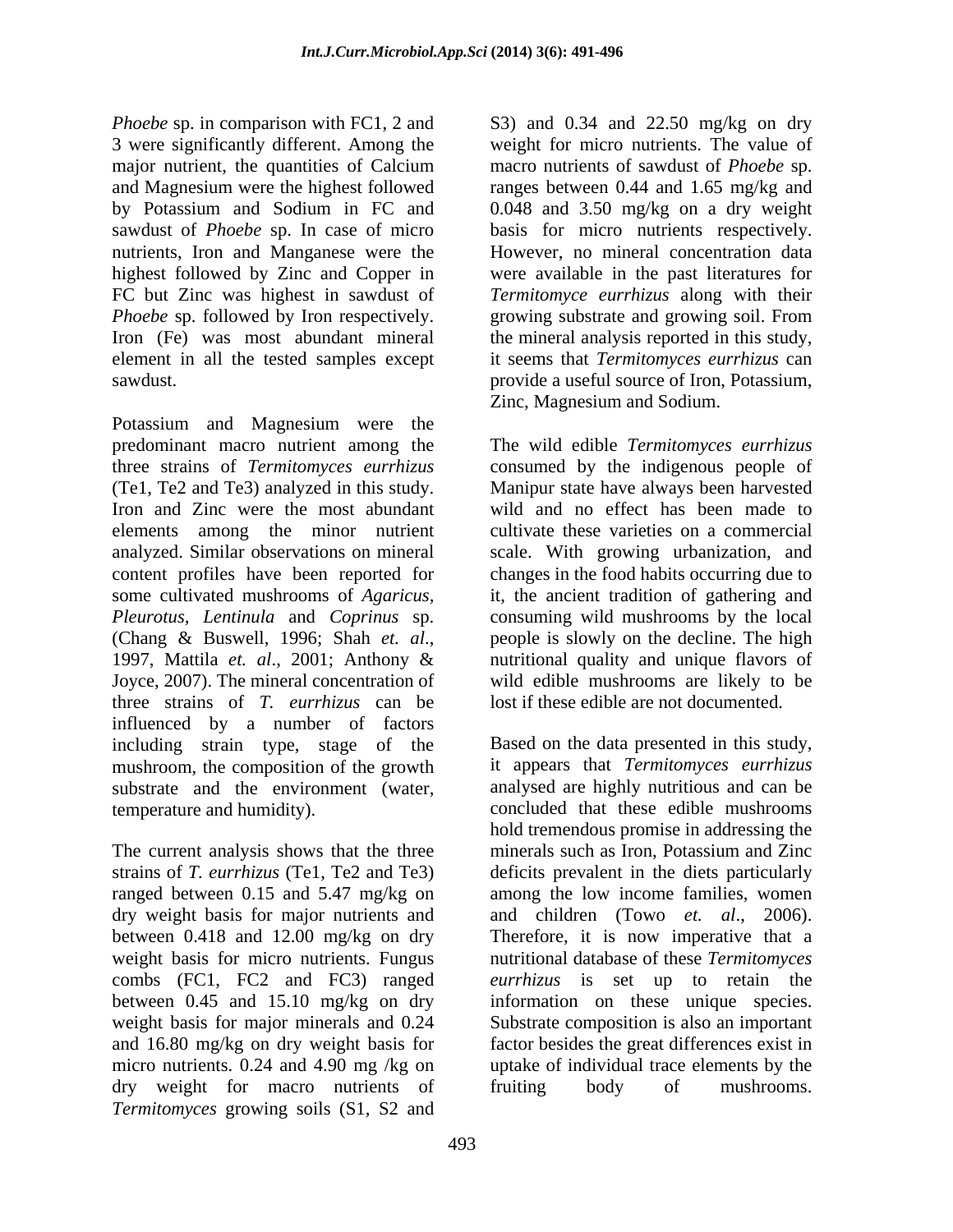| SI.                                  | <b>Samples</b>  |       | <b>Macro-Nutrients</b> |               |                    |                |                 | <b>Micro-Nutrients</b>  |      |     |
|--------------------------------------|-----------------|-------|------------------------|---------------|--------------------|----------------|-----------------|-------------------------|------|-----|
| No.                                  |                 |       | (mg/kg dry wt.)        |               |                    |                | (mg/kg dry wt.) |                         |      |     |
|                                      |                 | Ca    | $\mathbf{Mg}$          | <b>Na</b>     |                    | <b>Cu</b>      | Mn              | $F_{\epsilon}$          | Zn   | pH  |
|                                      | Te 1            | 0.160 | 2.52                   | 0.87          | 5.45               | 0.418          | 0.72            | 11.45                   | 4.86 | 5.0 |
| $\sim$<br>$\overline{\phantom{a}}$ . | Te 2            | 0.151 | 2.38                   | 0.64          | 5.24               | 0.453          | 0.90            | 11.08                   | 4.81 | 5.2 |
|                                      | Te 3            | 0.187 | $\angle .14$           | 0.91          | 5.47               | 0.459          | 1.08            | $\vert$ 12.00           | 4.92 | 5.4 |
|                                      | FC <sub>1</sub> | 9.25  | 2.41                   | 0.67          | 2.42               | 0.432          | 6.45            | 16.35                   | 5.90 | 5.1 |
|                                      | FC <sub>2</sub> | 8.78  | $\Omega$ com<br>2.00   | 0.73          | 2.39               | 0.244<br>U.244 | 5.30            | 16.80                   | 6.25 | 5.2 |
|                                      | FC <sub>3</sub> | 15.10 | 270<br>2. I O          | 0.45          | 2.08               | 0.272          | 7.94            | 16.8                    | 5.97 | 5.0 |
| $\overline{a}$                       | <b>S1</b>       | 0.24  | 1.95                   | 0.53          | 4.90               | 0.440          | 3.42            | $\overline{a}$<br>44.4. | 5.18 | 6.1 |
| $\mathbf{o}$ .                       | S <sub>2</sub>  | 0.45  | 2.48                   | 0.65          | $4.22 \quad 0.340$ |                | 3.39            | 21.JU                   | 5.64 | 5.7 |
|                                      | S <sub>3</sub>  | 0.48  | .68                    | $0.7^{\circ}$ | 4.14               | 0.445          | 3.18            | 22.0                    | 6.12 | 5.3 |
| ______<br>10.                        | CD              | 1.65  | 0.70                   | 0.44          | 1.05               | 0.048          | 0.13            | 0.90                    | 3.50 | 5.4 |

**Table.1** Nutrients and pH contents of *Termitomyces eurrhizus*, fungus comb, *Termitomyces* growing soil and sawdust of *Phoebe* sp.

Te1, FC1,S1: *Termitomyces eurrhizus,* fungus comb, *Termitomyces* growing soil for site 1 Te2, FC2,S2: *Termitomyces eurrhizus,* fungus comb, *Termitomyces* growing soil for site 2 Te3, FC3,S3: *Termitomyces eurrhizus,* fungus comb, *Termitomyces* growing soil for site 3 SP: sawdust of *Phoebe* sp.





.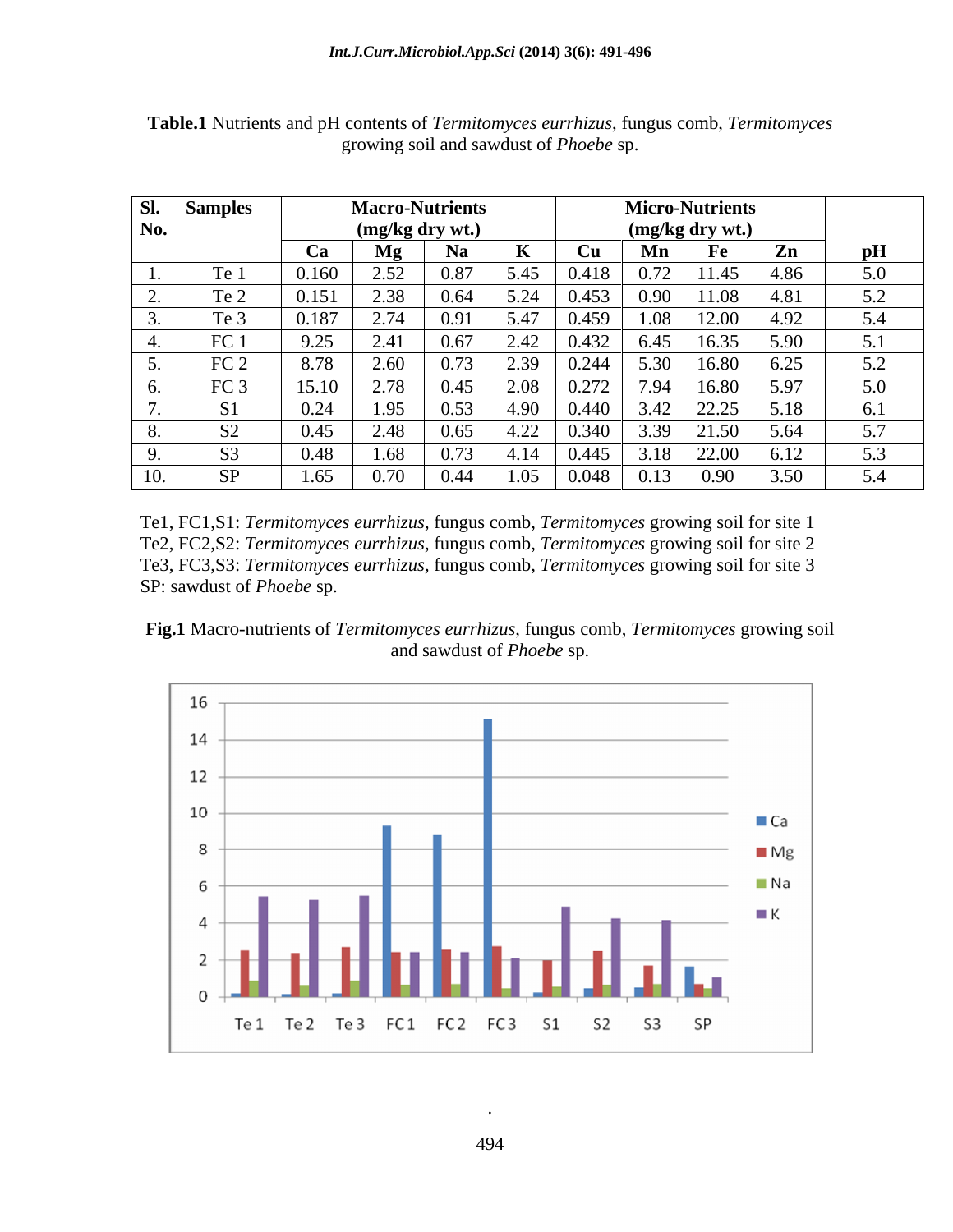

**Fig.2** Micro-nutrients of *Termitomyces eurrhizus*, fungus comb, *Termitomyces* growing soil and sawdust of *Phoebe* sp.

From the present study, further research is Termite-fungus mutualism. In Insect. needed on *Termitomyces eurrhizus* spp. that intensive should be geared toward their cultivation locally available sawdust Batra, ed.): 117-163. Allanheld supplement with minerals as a substrate.

We acknowledge the Council of Scientific *biological nature and cultivated*<br>and Industrial Besearch (CSIP) Now *methods* (S.T.Chang and T.H. and Industrial Research (CSIR), New Delhi for funding this research. We thank to SAIF/NEHU for analysis of minerals. We also acknowledge with thanks for co operation received from HOD/Life  $\overline{R}$  Rizwi (1979). Fungi of India, Part-I. Sciences, Manipur University. Today and Tomorrow's Printers and

Anthony Manoni Mshandete and Joyce Microb. Biotechnol. 12: 473 – 47<br>Cuff (2007) Proximate and nutrients Heim. R. (1977). Termites composition of three types of indigenous edible wild mushrooms utilization prospects. *Africa. J. Food Agric. Nutri and Dev*. 7 (6):1-16. From the present study, further research is and Batra, and Insect. The Hotel content in the same of the substrate.<br>
the substrate. Somm, New York.<br>
Hotel inter cultivation locally available survlusts. The substrate. Somm,

Osmun, New York.

- **Acknowledgement** mushrooms in Thailand, cultivated by Bels, P. and Pataragetvit, S. (1982). Edible termites. *In Tropical Mushrooms: biological nature and cultivated methods* (S.T.Chang and T.H. Quimio, eds.): 445-461, Chinese University Press, Hongkong.
	- Bilgarmi, K.S., Jamaluddin, and M.A., Rizwi (1979). *Fungi of India, Part-I.* Today and Tomorrow's Printers and Publisher, New Delhi.
- **References**<br>Mushroom nutriceuticals. World J. Chang, S.T. and J.A. Buswell (1996). Mushroom nutriceuticals. World J. *Microb. Biotechnol.* 12: 473 – 476.
	- Cuff (2007). Proximate and nutrients Heim, R. (1977). Termites at Heim, R. (1977). Termites at Champignons. Societe Nouvella Des Editions Boubee, Paris.
	- grown in Tanzania and their Jiskani. M.M. (2001). Energy potential of mushrooms. The Economics and Business Review, Oct.  $15 - 21$ , P. IV.
		- Manjula, B. (1983). A revised list of the